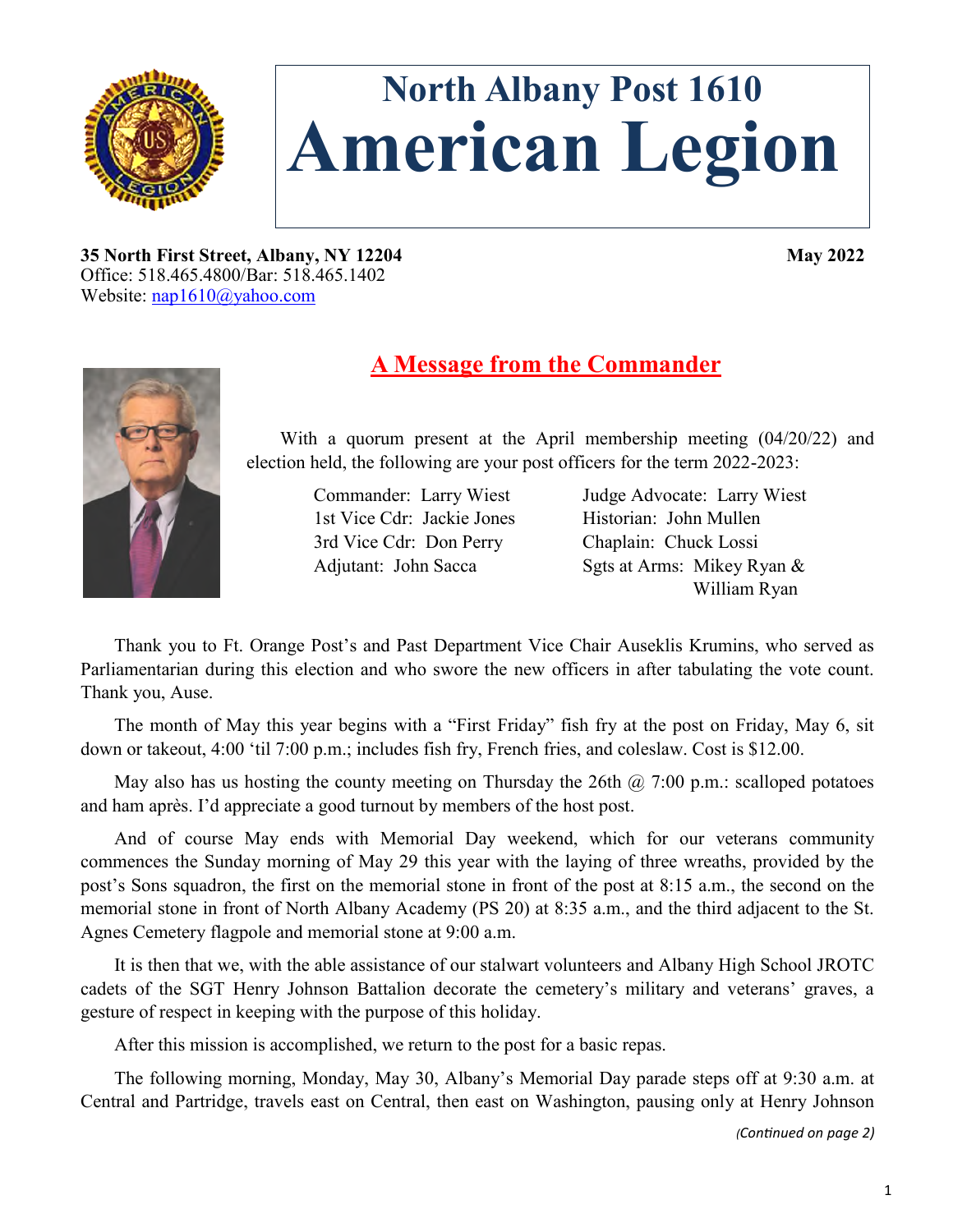#### *(Continued from page 1)*

Boulevard to lay wreaths at the Puerto Rican and Soldiers and Sailors Memorials. The parade then passes in review at the reviewing stand on the steps of the old NYS Education Building across from the north entrance of the NYS Capitol at about  $10:45$  a m.

After the parade, a ceremony takes place in Lafayette Park, just east of the Education Building, whereat Albany Mayor Kathy Sheehan and other dignitaries offer greetings, wreaths are laid at Albany's Vietnam Veterans and Gold Star Families Memorials, and Grand Marshals Cindy Roberts and Mary Jenks, both Gold Star Mothers, offer remarks.

Back at our post at 1:00 p.m., post members, guests, and members of the Auxiliary commence a ceremony that includes reading of the names of our deceased post members and the placing of poppies for each name. You are invited (urged) to participate in this ceremony.

Hopefully the post bar will be open both afternoons, subject to the availability of bartenders.

\* \* \* \* \* \* \* \* \*

Pray for Ukraine.

**Lawrence Wiest Commander**





In attendance at the Visitation Dinner held for National Commander Paul Dilliard on Thursday, April 7 at the Holiday Inn in Saratoga were post members, from left, standing, Bill Reichert and John Sacca and, seated, Larry Wiest and prospective Sons member Andrew Sacca, and at right, Fort Orange Post members Ken Jello and Ause Krumins.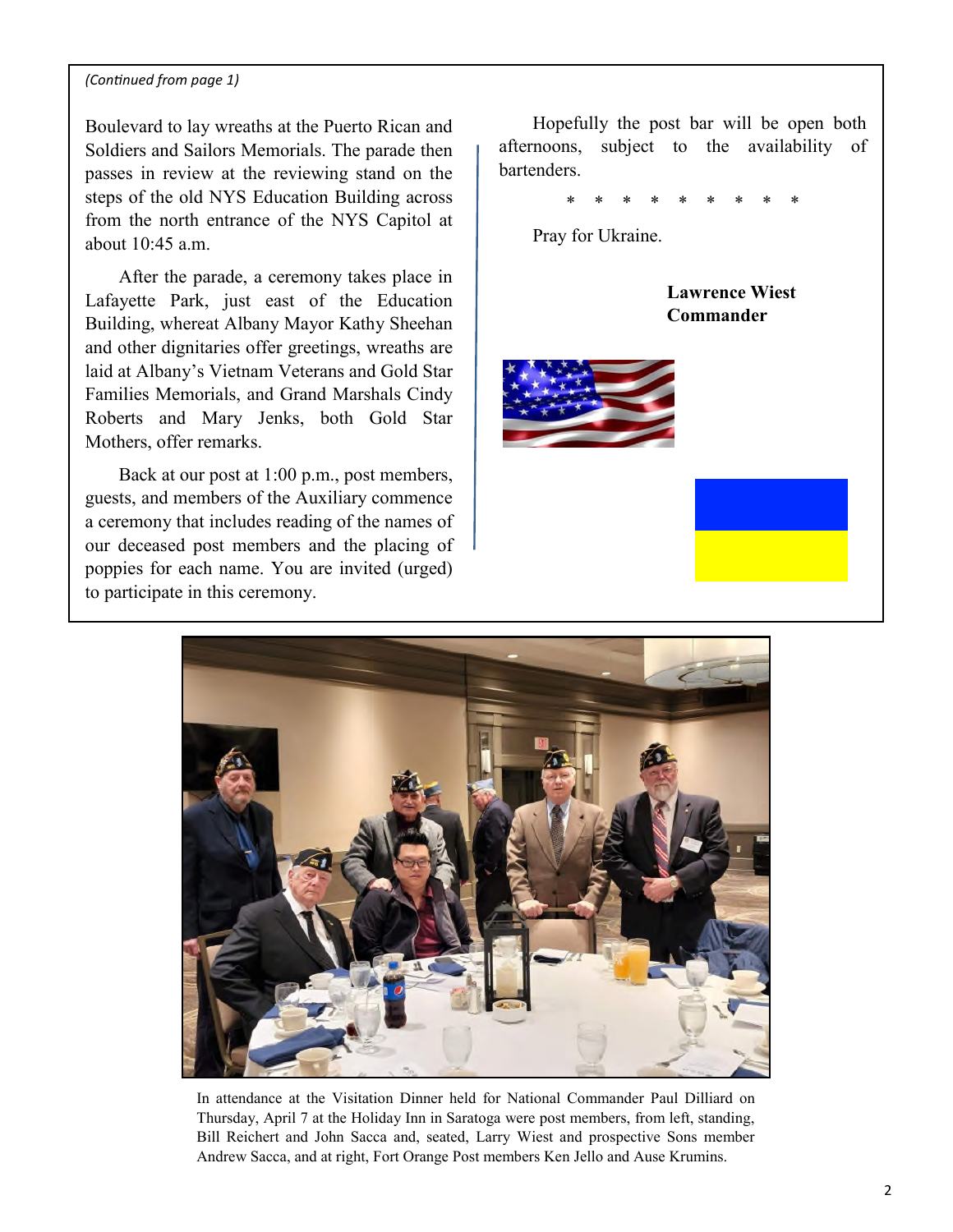## **Auxiliary News**

May is a very busy month for us. Veteran Walk-A-Thon was just on April 30. Hope you could join us. You still have a few days to get in a donation. Total donations should be available in the next newsletter.

We will be distributing poppies this month. Please consider helping this year. Just give Dorothy Curran a call to see what time slots are open. This is such a rewarding time. You will get to meet many veterans while you are handing out poppies. Keep in mind; we are NOT selling the poppies. We just ask people to wear/display them. Reach Dorothy at 518.248.3920. You can use a chair if you are unable to stand. This money enables us to help veterans and keep the food pantry and clothing room stocked at the VA, along with any other programs benefiting veterans during the year. We were able to send a check to the hospital to help the food pantry and clothing room.

Consider coming to the Post Memorial Service to honor all deceased veterans that belonged to the North Albany Post. Also helping place flags on veterans' graves at St. Agnes Cemetery (details are in the Commander's Message).

Thank you to all that donated to our Give 10 for Education project for school supplies. NYS won the challenge given to us by North Carolina and our donation to the challenge was over the top!!

It's not too late to pay your dues. If your membership card does not say 2022, then you are not current with your dues. We are still short nine renewals to get to 100%. Please help us get there.

> **Yours for the Auxiliary, Judy Benner, President**



March 1, 2022 - Auxiliary Members (l to r): Jan Precopia, Peggy Hovish, Sally Legendre, and Dorothy Curran stand behind table displaying donations for the Auxiliary's spring project, Give 10 to Education.



April 5, 2022 - Auxiliary Members (l to r): Judy Benner, President, Sally Legendre, Gretchen Riley, and Peggy Hovish behind all donated school supplies for Give 10 to Education. All the donated school supplies that were collected between March and April were given to four fourth grade teachers at a local Albany school.